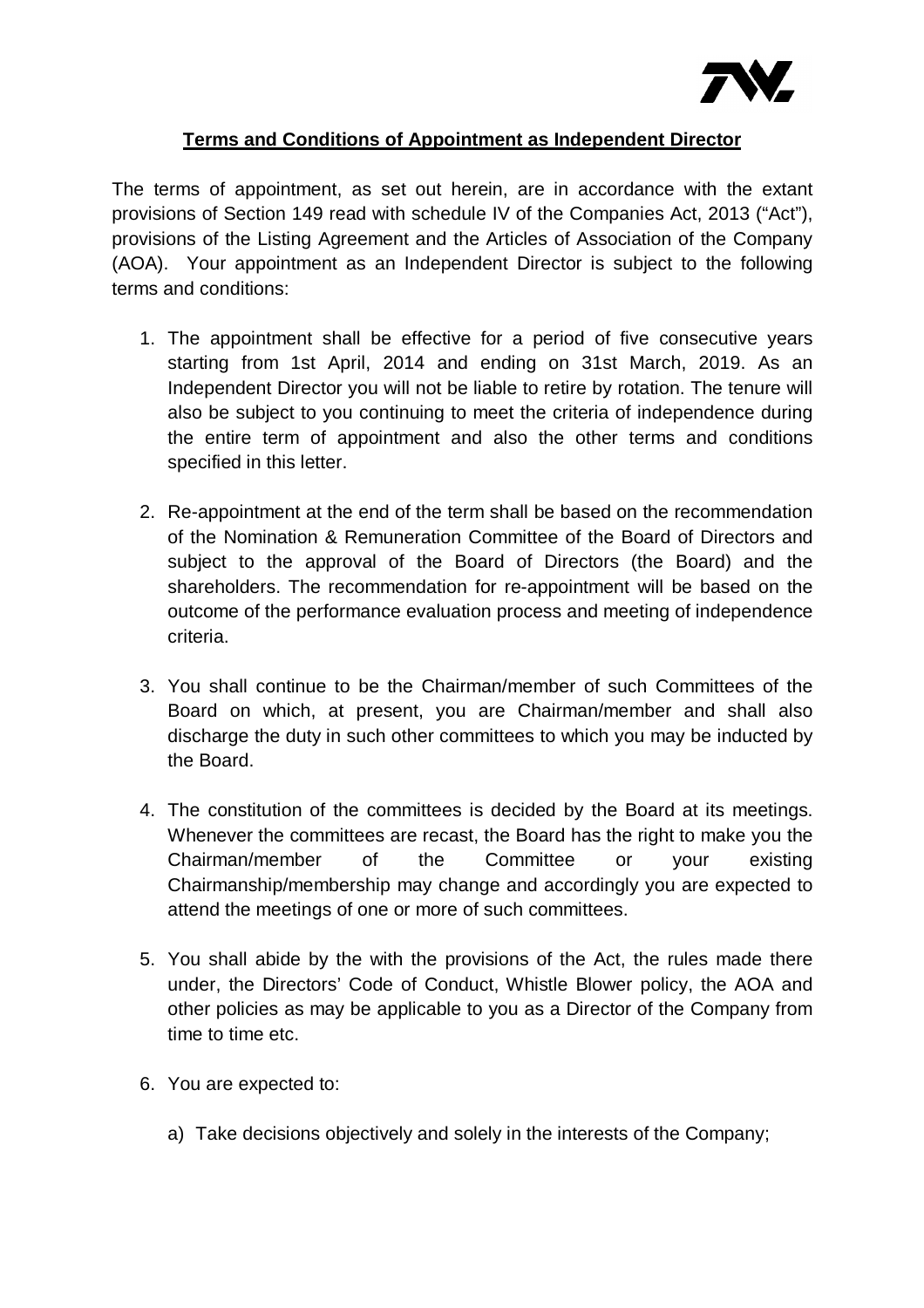

- b) Facilitate Company's adherence to high standards of ethics and corporate behaviour;
- c) Comply with the requirements of Section 166 of The Companies Act, 2013 with respect to duties of Directors and Schedule IV which specifies the Code for Independent Directors;
- d) Bring up immediately to the notice of the Board any situation or event which may impair your status as Independent Director and also wherein you incur any disqualification to continue as Director of the Company or when you face any situation wherein Section 166 of the Companies Act, 2013 is attracted;
- e) Guide the Board in monitoring the effectiveness of the Company's governance practices and to recommend changes required if any;
- f) Constructively challenge and help develop proposals on strategy for growth of the Company;
- g) Evaluate the performance of management in meeting agreed goals and objectives;
- h) Determining appropriate levels of remuneration of Executive Directors and have a prime role in appointing, and where necessary, removing Executive Directors and in succession planning.
- i) Guide the Board in monitoring and managing potential conflicts of interest of Management, Board Members and Stakeholders, including misuse of corporate assets and abuse in related party transactions;
- j) Guide the Board in ensuring the integrity of the Company's accounting and financial reporting systems, including the independent audit, and that appropriate systems of control are in place, in particular, systems for risk management, financial and operational control, and compliance with the law and relevant standards.
- k) To attend Regular Board / Relevant Committee meetings and ensure that you have read and understood the contents of all the documents and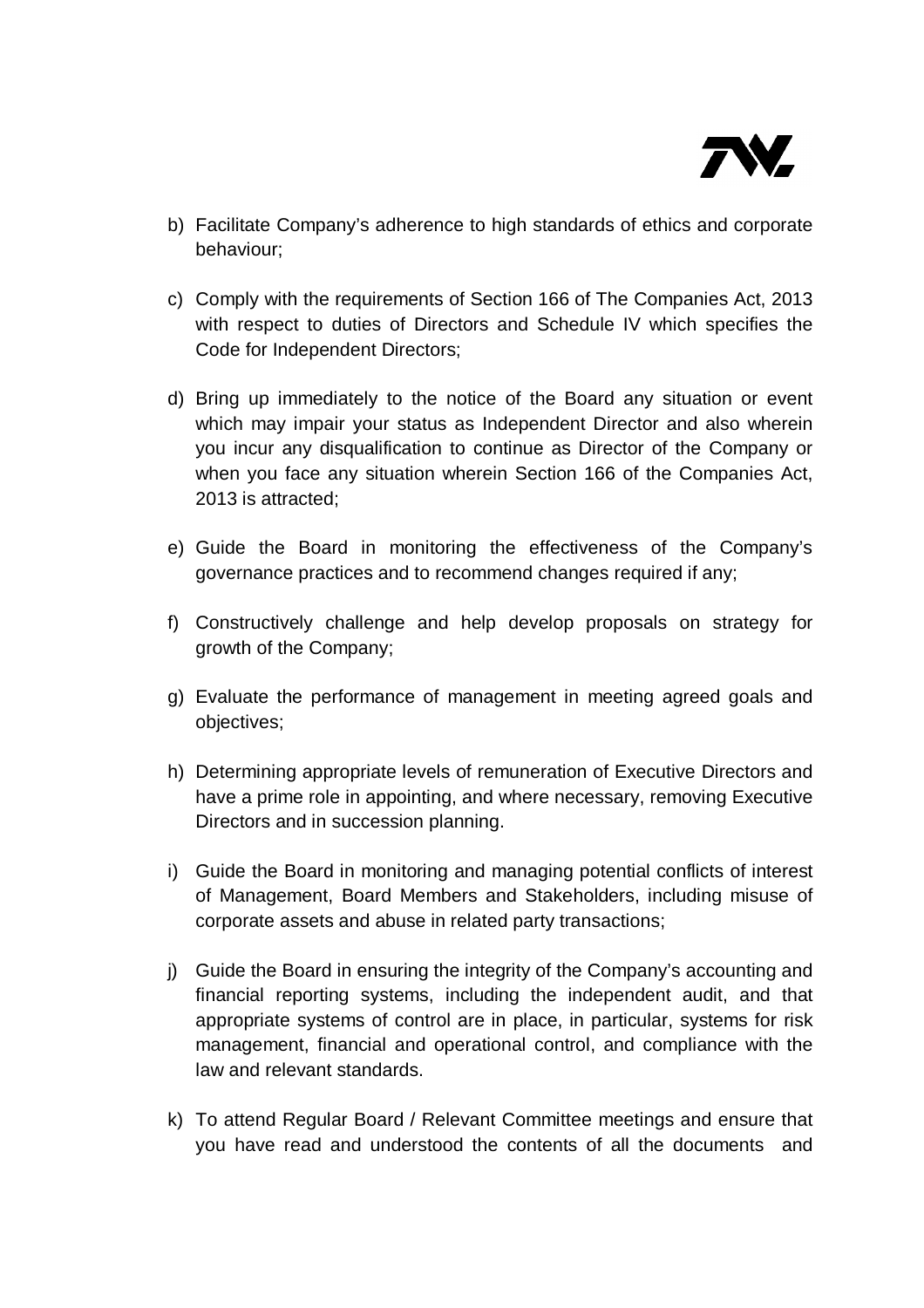

information provided to you in relation to each Board of Directors / Committee meetings and pursue such additional enquiries as you consider necessary and appropriate to be informed with respect to the Company's financial and operational performance; and

- l) Such other programmes / meetings as may be decided by the Board.
- 7. Time Commitment: The Board generally meets four times in a year. The Audit Committee also generally meets at least four times in a year. Besides, there are other Committee meetings like Nomination and Remuneration Committee, Corporate Social Responsibility Committee, Stakeholder Relationship Committee (and such other Committees as may be constituted by the Board in future) meetings of which are ordinarily convened as per requirements. You will be expected to attend Board and Board Committees to which you may be appointed and Shareholders meetings and to devote such time to your duties, as appropriate for you to discharge your duties effectively.

By accepting this appointment, you confirm that you are able to allocate sufficient time to meet the expectations from your role to the satisfaction of the Board.

- 8. The Company will:
	- a) Provide you with adequate notice of the dates of proposed Board meeting, General meetings, and meetings of Board Committees. As per the provision of the Companies Act, 2013 the company is expected to give you an advance notice of minimum 7 days of every Board and Committee meetings. A meeting of the Board may be called at shorter notice to transact urgent business subject to the condition that at least one Independent Director, shall be present at the meeting and in case of absence of Independent Directors from such a meeting of the Board, decisions taken at such a meeting shall be circulated to all the Directors and shall be final only on ratification thereof by at least one Independent Director. The notice of the Board/ Committee meetings will be provided along with the agenda of the Board/ Committee meetings.
	- b) Train its Board members in the business model of the company as well as the risk profile of the business parameters of the company, their responsibilities as Directors as part of the familiarisation programme. This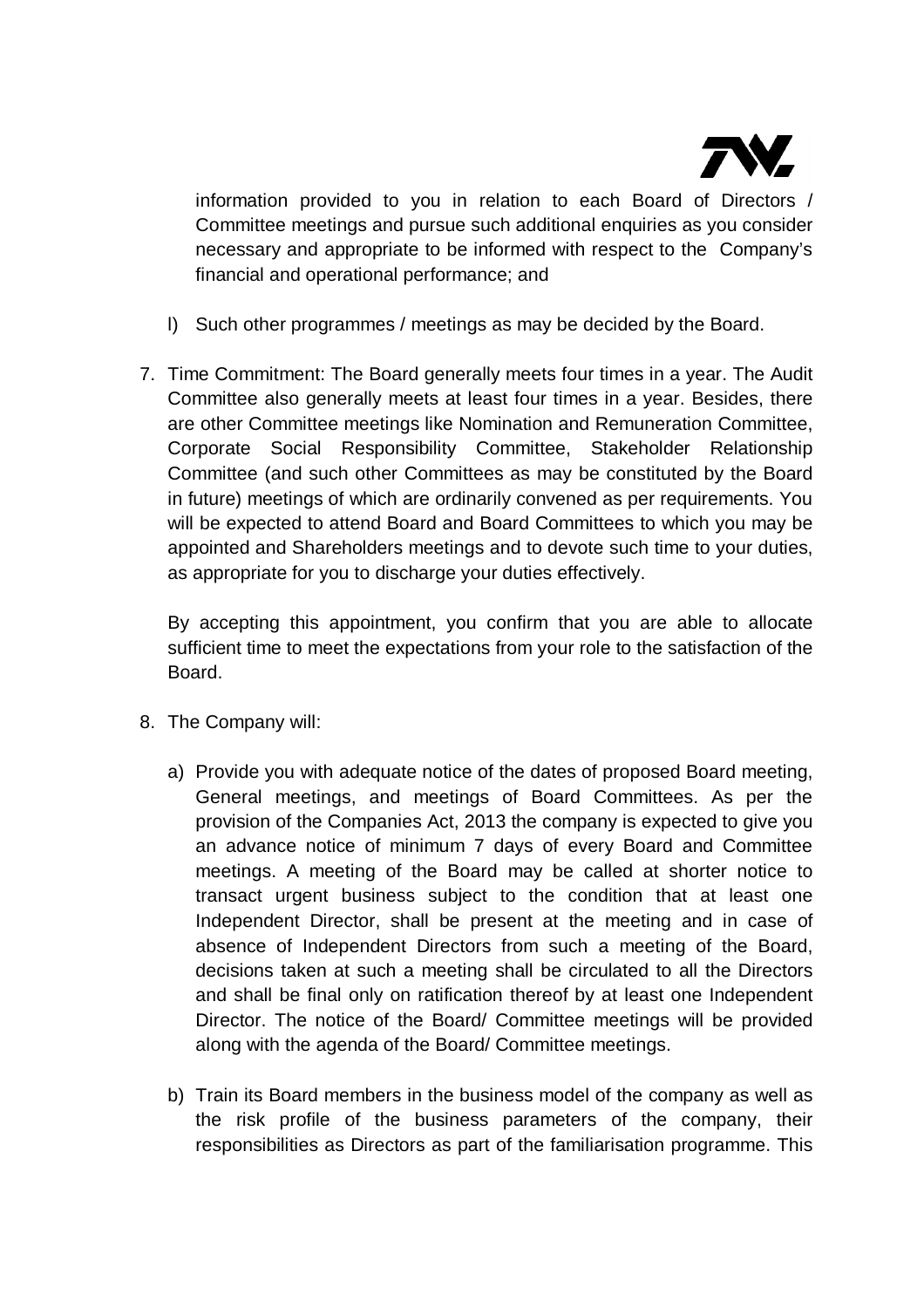

training will be covered as part of detailed presentation provided during the course of the meeting of the Board of Directors when the Board reviews the operation/ business performance.

- c) Provide access to the Whistle Blower Mechanism so that the Independent Directors can raise their concerns, if any
- d) Provide the Independent Director with all the information and documents they validly require to fulfil their functions.
- e) Ensure that the Independent Directors are aware of their statutory obligations.
- 9. It is further brought to your notice that, as a Director, in terms of section 2(*60*) (vi) read with Section 149(12) of the Companies Act, 2013, you will be an officer in default in respect of a contravention of any of the provisions of the Act of which you are aware of and such contravention is by virtue of your receipt of any proceedings of the Board or participation in such proceedings without objecting to the same, or where such contravention had taken place with your consent or connivance or because of you not acting diligently.
- 10.Notwithstanding other provisions of this letter, the appointment may be terminated in accordance with the provisions of the Act, Articles of Association of the Company or on failure to meet the parameters of independence as defined in section 149(6) or on the occurrence of any event as defined in section 167 of the Companies Act, 2013.
- 11.Upon termination or upon your resignation for any reason, duly intimated to the Company, you will not be entitled to any compensation for loss of office.
- 12.You will not be an employee of the Company and this letter shall not constitute a contract of employment. You will be paid such remuneration by way of sitting fees for meetings of the Board and its Committees as may be recommended by the Nomination and Remuneration Committee and decided by the Board. Further, you will also be paid remuneration by way of commission as may be approved by the Board and the Shareholders from time to time. In addition to the remuneration described above, the Company will, for the period of your appointment, reimburse you for travel, hotel and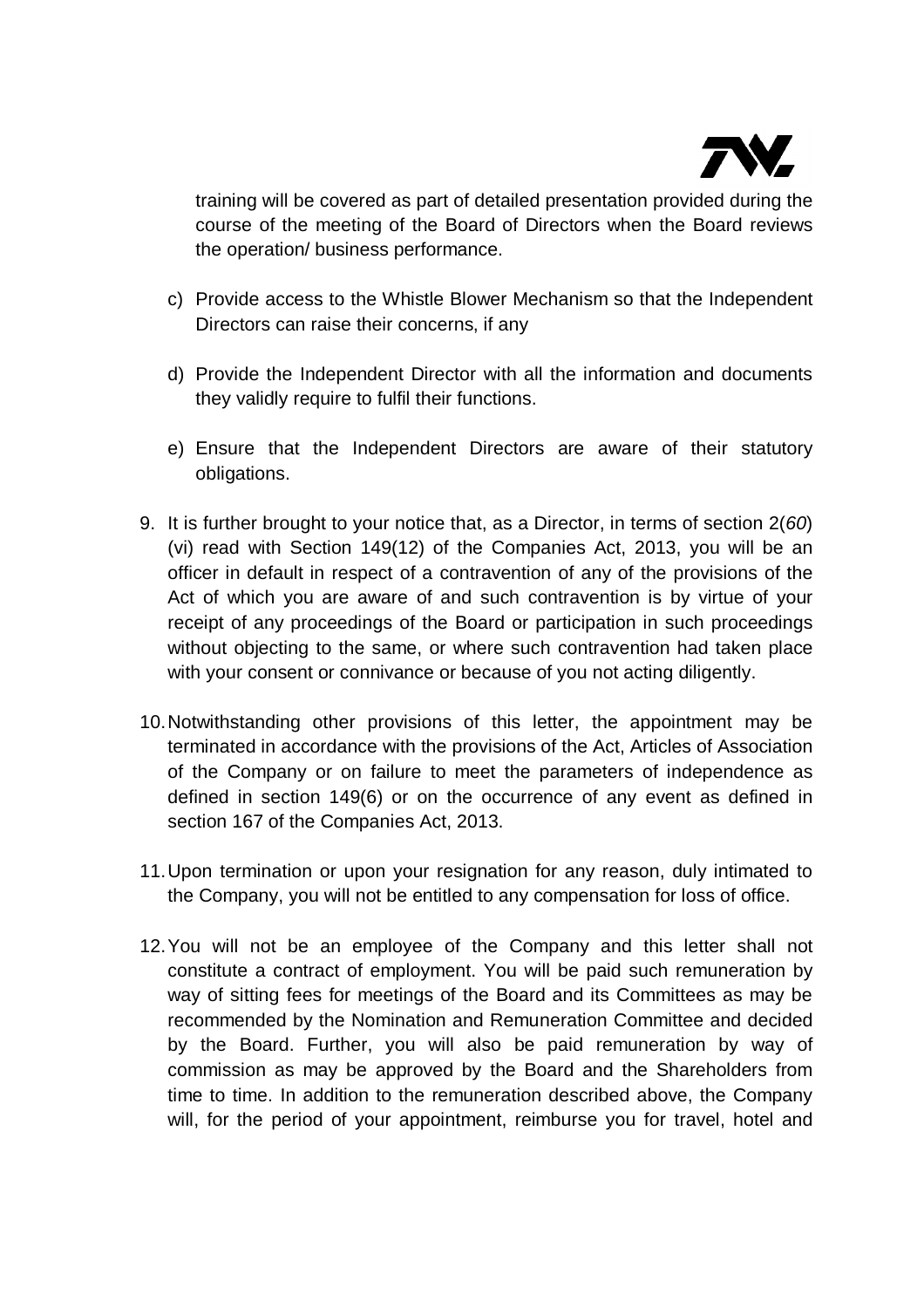

other incidental expenses incurred by you in the performance of your role and duties.

- 13.The Board will carry out an evaluation of the performance of the Board as a whole, Board Committees and Directors on an annual basis as per Company's Policy. Your appointment and reappointment on the Board shall be subject to the outcome of the yearly evaluation process.
- 14.You will have no entitlement to any bonus during the appointment and no entitlement to participate in any employee stock option scheme operated by the Company or any Group Company.
- 15.There may be occasions when you consider that you need professional advice in furtherance of your duties as a Director and it will be appropriate for you to consult independent advisers at the Company's expense. The Company will reimburse full cost of expenditure incurred in accordance with the Company's policy.
- 16.The Company proposes to take Directors' and Officers' liability insurance and it is intended that the Company will assume and maintain such cover for the full term of your appointment.
- 17.You will have access to confidential information, whether or not the information is marked or designated as "confidential" or "proprietary", relating to the Company and its business including legal, financial, technical, commercial, marketing and business related records, data, documents, reports, etc., client information, intellectual property rights (including trade secrets), ("Confidential Information").

You shall use reasonable efforts to keep confidential and to not disclose to any third party, such Confidential Information. However, if any Confidential Information is required to be disclosed by you in response to any summons or in connection with any litigation, or in order to comply with any applicable law, order, regulation or ruling, then any such disclosure should be, to the extent possible, with the prior consent of the Board.

18.This Letter and any non-contractual obligations arising out of or in connection with this Letter are governed by, and shall be construed in accordance with,